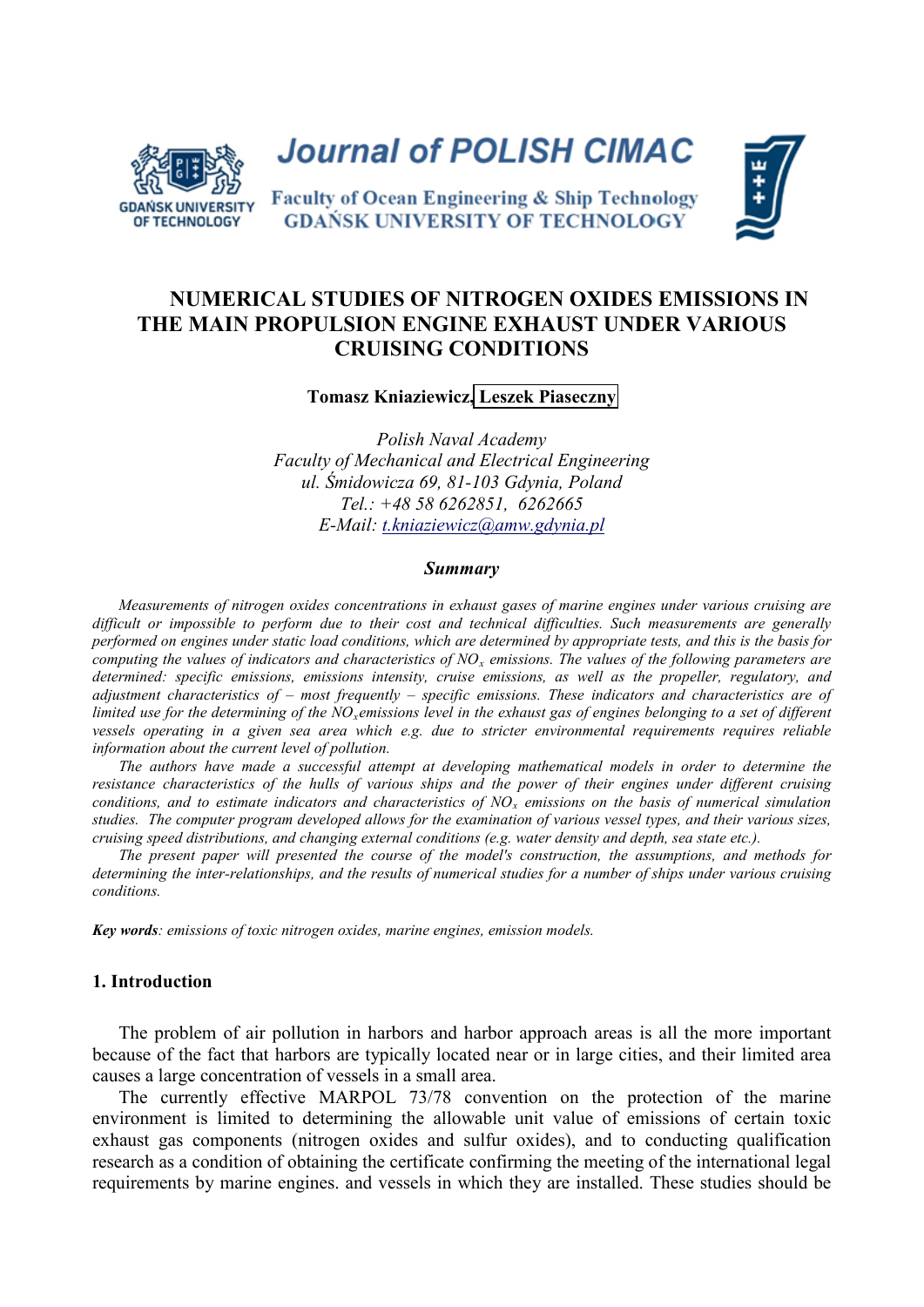conducted in accordance with the theoretical tests contained in the ISO 8178 standard, during the measurements taken at the manufacturing plant. The exhaust gases toxicity characteristics determined in this manner for an engine tested is then valid for the whole series (type, and even family) of similar engines. These studies are typically of a qualifying nature, and are not relevant to the actual operating conditions of the engines in the marine propulsion systems.

In reality operating conditions and emissions from a marine main propulsion engine are largely influenced by the so-called external conditions, of which, – due to their significant influence on the resistance of the hull – the following conditions may not be overlooked: navigation in shallow water, in channels with strong currents of water, and in storms, as well as an increase of draft (e.g. as a result of the increased cargo load, filling empty ballast tanks and the cargo space, or a decrease in the water density), as well as an increase in the number of appendages or the hull roughness as a consequence of the fouling and corrosion. It can thus be assumed that the vessel's actual operating conditions, regardless of the preset settings of the control and the propulsion systems, are characterized by a certain degree of dynamic changes in the propulsion system parameters, and hence emissions from propulsion engines. Engine operating conditions and emissions are also affected by changes of the vessel motion set by the crew (moving off, accelerating, braking). Therefore, operating conditions of ships indicate the necessity to develop a comprehensive method for determining the exhaust gases toxicity characteristics, with static and dynamic components, of the ship's main propulsion engine.

Research conducted currently throughout the world, concerning atmosphere pollution caused by emission of toxic compounds from ship engines, conceived both globally [1,2], regionally [3,4], and also locally, e.g. in the vicinity of large sea ports [5] is based on simplified input data [2, 6, 7]. The existing data bases of harmful compounds emission from exhausts of ships operating in various regions of the world [7] cannot be used, however, for the estimation of emission in mesoand microscale, e.g. the Baltic Sea or the Gulf of Gdansk, as they lead to a considerable underestimation of emission indexes, which is mainly due to insufficient detail of vessel movement characteristics [8].

There is thus a need need for methods that allow a much more precise determination of the vessel movement characteristics, as well as emission factors.

## **2. Propulsion characteristics of vessels with displacement hulls under static and dynamic operating conditions**

The preliminary statistical calculations, and the analysis of the data emitted primarily by AIS shows that in the established research concept the crucial role is played by the general identification of the actual operating conditions of typical vessels, and on its basis the development of relative (general) characteristics of marine propulsion system, described by a set of functional interrelationships of selected propulsion system parameters [10]. It should be stressed that this type of functional relationships, which by their nature describe phenomena related to the operating process of the ship's propulsion, are empirical. It was assumed that the basic parameters of the vessel movement under consideration will concern the waters of the Baltic Sea, and that the parameters of the routes and vessels will be determined on the basis of pilot books and information issued by AIS. It was also assumed that a typical marine propulsion system consists of a low-speed reciprocating internal combustion engine and a fixed pitch screw propeller.

In order to determine the parameters of the ship's propulsion system, necessary in the calculation of toxic compounds emissions intensity, it is necessary to know the broad set of parametric mathematical models. Because of the issue under consideration, and the availability of the necessary data, it was concluded that changes in the intensity of toxic compounds emissions resultant from changes in the external operating conditions of the vessel's propulsion system are in each case the consequence of a useful demand required change, due to the changed resistance of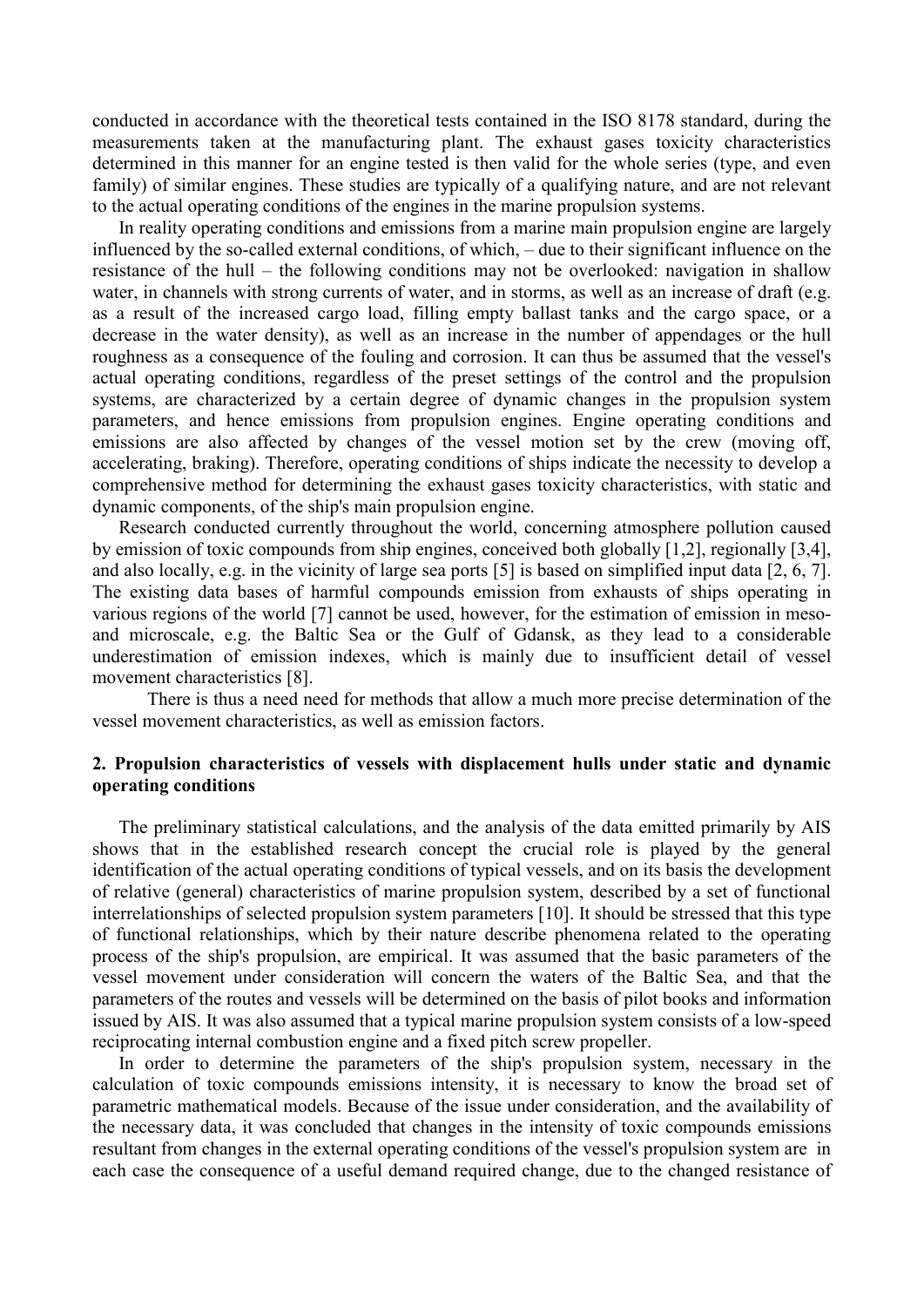the hull, which means that they can be identified in an approximate manner based on the following set of predicted approximative equations and formulas:

- hull resistance characteristics, taking into account:
	- a) influence of the fairway depth on the hull resistance;
		- b) additional wind (air) and wave resistance during the storm;
		- c) draft changes;
		- d) hull roughness changes:
- power characteristics depending on the vessel speed;
- load characteristics;
- propeller characteristics of the main engine power;
- propulsion system parameters under nominal and transient load conditions during moving off, accelerating and braking – time *t* and distance *S*;
- toxic compounds emissions intensity.

In the presented method, the first to be determined is the analytical dependence approximating the resistance and its components according to the characteristics of the hull and vessel motion under the current external operating conditions. In particular, it is necessary to have the following data:

- the relationship between the wave height, the speed of its motion, and the wind speed;
- the share of the wind and wave resistance components;
- relative resistance of the emersed part of the ship (superstructures);
- deep- and shallow-water wave characteristics;
- data of the parameters of hulls and propulsion systems of vessels, and the current data concerning motion and the changes of vessel parameters;
- current weather data.

The aforementioned relationships are also the output data and the algorithm used for the development of computerized procedures for the determination of emissions of toxic compounds by the ship's main propulsion engines in real (steady and transient) operating conditions of the propulsion system. They are also the basis for updating and enriching the database, and for the development of exhaust gases toxicity tests to be increasingly accurate and adequate to the reality.

In generally applied methods of determining emissions of toxic compounds by internal combustion engines, the basis are the toxicity tests developed on the basis of empirical studies of the actual operating conditions. Therefore, the accuracy of the emissions estimation depends on the accuracy with which the developed tests reflect the actual engine operating conditions, usually described in terms of load parameters.

The analysis conducted showed that for the purposes of the considered problems of toxic emissions into the atmosphere from marine main engines, the dynamic nature of the impact of the propulsion system operating conditions, as well as external navigation conditions may in many cases be omitted. This is because the duration of dynamic operating conditions is negligibly short in comparison to the duration of operation with the load close to being steady. Operating conditions of that kind occur e.g. during the acceleration of the vessel. Presented mathematical description and performed calculations for transient (dynamic) operating conditions of a marine propulsion system were used to estimate the impact of the changes in the hull motion parameters on the load parameters of the main engine, and the characteristics of the vessel exhaust gases toxicity under a variety of external conditions. The detailed description of an algorithm used for modeling ecological characteristics of marine main propulsion internal combustion engines can be found in [11].

The main characteristics describing the operating conditions of the main engine being a component of the marine propulsion system is the vessel's resistance characteristics, and the characteristics of the propellers. It is also known that these two types of characteristics are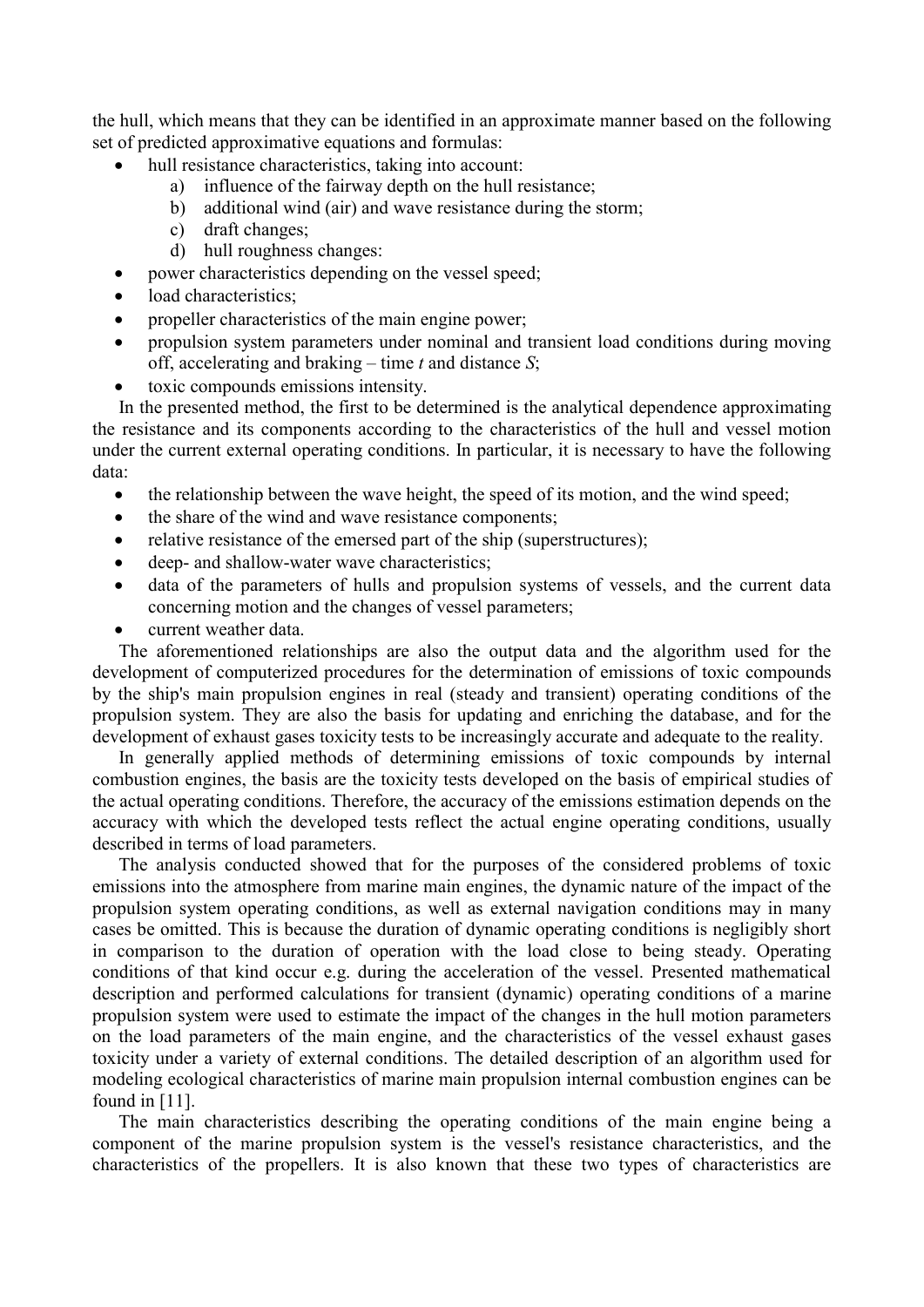determined experimentally during modeling tests. The degree of compatibility with the reality of the so-created characteristics is dependent on the accuracy of representation of the real object in the model, and the conditions in which the measurements and calculations were performed. Characteristics prepared in this manner should be included the technical and operational documentation of the vessel. In practice, however, such characteristics tend to be very difficult to obtain. Therefore, the most commonly used methods for computing the resistance characteristics are those developed on the basis of the available general data of a specific vessel [10].

Following the analysis of empirical approximate methods for calculating the resistance of vessels operating in deep (unlimited) water, methods [11] and [12] were selected for further consideration.

In the first of these relationships, the total resistance of the hull in deep water is described with the formula:

$$
R = 0.0132 \cdot 9.81 \cdot \rho \cdot L \cdot B \cdot T \cdot \delta(48 \cdot Fn_V^2 - 29 \cdot Fn_V + 5.9) \frac{\delta}{\frac{L(B)}{B(\overline{T})}^{0.2}},\tag{1}
$$

where:

 $R$  [kN] – resistance;  $\rho$  [kg/m<sup>3</sup>] – seawater density *Fn<sub>V</sub>* – Froude number relative to the volume of underwater hull  $Fn_V = \frac{v}{\sqrt{m}}$  $\sqrt{g^3/\nabla}$  $=\frac{v}{\sqrt{g^3 \sqrt{L \cdot B \cdot T \cdot \delta}}}$  $V$ [m<sup>3</sup>] – underwater hull volume;  $L, B, T$ [m] – hull dimensions,

δ – hull's block coefficient  $\delta = \frac{V}{L \cdot B \cdot T}$  the volume ratio of the underwater hull to the volume of the cuboid circumscribed around the underwater hull,

 $g \text{ [m/s}^2\text{]}$  – gravitational acceleration.

The application of the formula, however, was limited to the following ranges of the hull parameter changes.  $Fn_V = 0.37 \div 0.77$ ;  $\delta = 0.70 \div 0.86$ ;  $L/B = 5.0 \div 9.5$ ;  $B/T = 3.3 \div 13$ .

Because of the above limitations in the application of the method described above, the calculation of the vessel's total resistance may also be performed using the method described in [12]:

$$
R = g\left\{0,17 \cdot \Omega \cdot \nu^{1,825} + 1,45\left(24 - \frac{L}{B}\right)\delta^{\frac{5}{2}}\frac{D}{L^2}\nu^4\right\},\tag{2}
$$

where:

 $v$  [m/s] – vessel speed; *B, L* [m] – hull breadth and design waterline length  $D[t]$  – vessel draft;  $\Omega$  [m<sup>2</sup>] – wetted area;  $g \text{ [m/s}^2\text{]}$  – gravitational acceleration.

On the basis of equation (1) or (2), it is thus possible to determine the resistance characteristics of a particular vessel when cruising in deep (unlimited) water. Resistance characteristics determined in this manner allow to determine the effective towing capacity characteristics of the vessel, and the useful demand required by the propulsion engine from the general forms of equations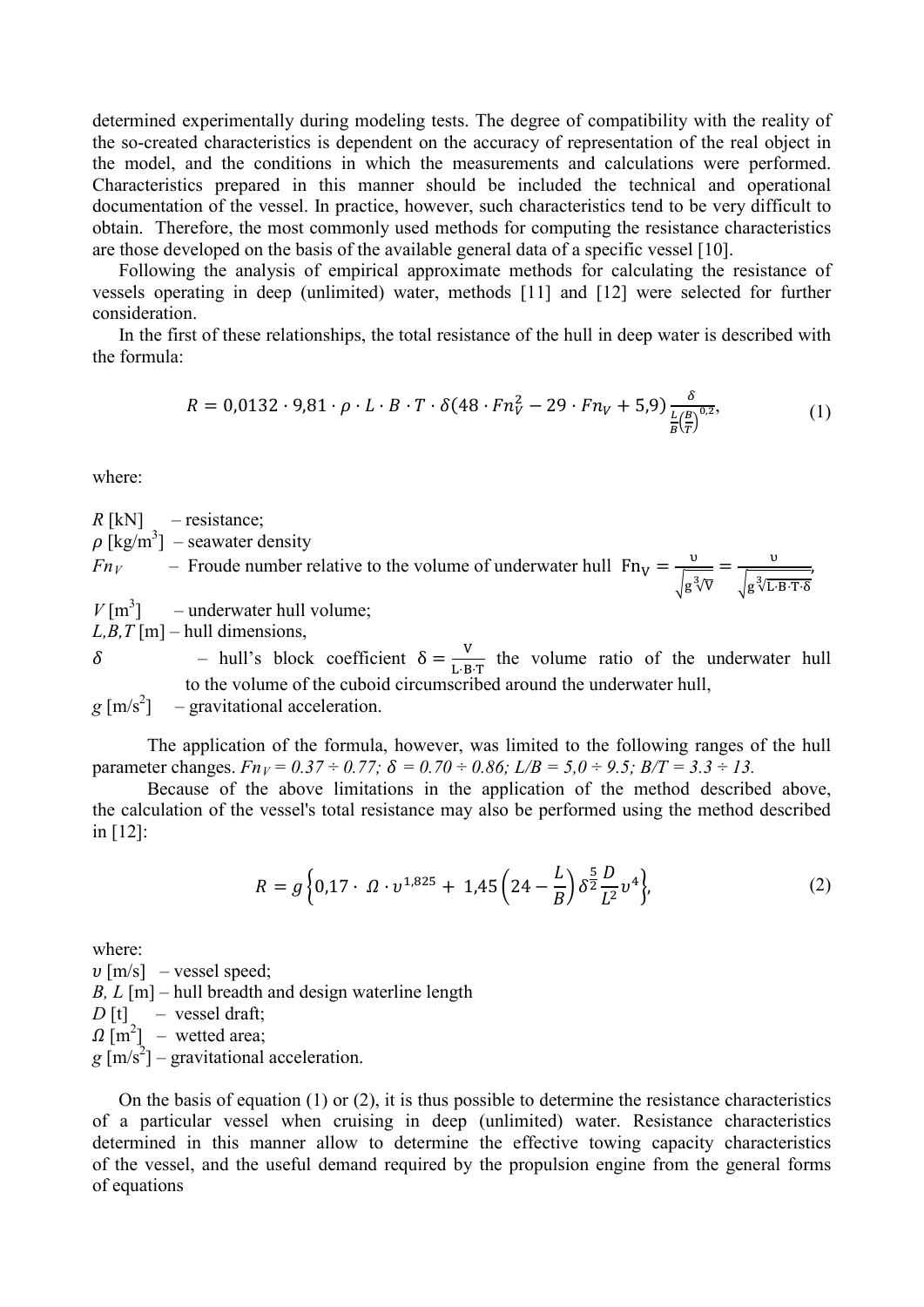$$
P_h = R \cdot v \tag{3}
$$

$$
P_e = \frac{R \cdot v}{\xi_o \cdot \eta_{LW} \cdot \eta_r} \tag{4}
$$

where:

 $P_h$  [kW] – effective towing capacity,

 $R$ [kN] – total resistance of the vessel in deep-water conditions,

*ξ<sup>o</sup>* [-] – propulsive efficiency *ξ<sup>o</sup> = ηp·ξr·ξk;*

*ηp* [-] – free propulsor efficiency (free propeller) – at undisturbed water inflow;

*ξ<sup>r</sup>* [-] — rotative efficiency, taking into account changes in speed and direction of water inflow,

*ξ<sup>k</sup>* [-] – hull efficiency, and to be more specific, the impact factor of the hull on propeller operation

 $\zeta_k = (1 - t)/(1 - w)$ ,  $\eta_{LW}$ [-] – shafting efficiency,  $\eta_r$  [-] – reduction gear efficiency.

Assuming, based on reference literature [13, 14, 15], the average values of the coefficients for propulsion systems equipped with low-speed reciprocating internal combustion engines ( $\zeta_o = 0.65$ ,  $\eta_{LW}$  = 0.985,  $\xi_k$  = 1), the formula to calculate the approximate useful demand required will be simplified to the form

$$
P_{e_W} \simeq 1.56 \cdot R \cdot v,\tag{5}
$$

On the basis of data obtained from the AIS, relative basic (general) standard characteristics of marine propulsion system were determined, describing the static properties of marine propulsion system components (the ship's hull and propulsion engine) under normal operating conditions, which are shown in Fig. 1 [10].



*Fig. 1. Standard averaged a) resistance characteristics of the displacement hull vessel, b) dependence of the main propulsion engine power on the individual cruising speed of the displacement hull vessel[10]*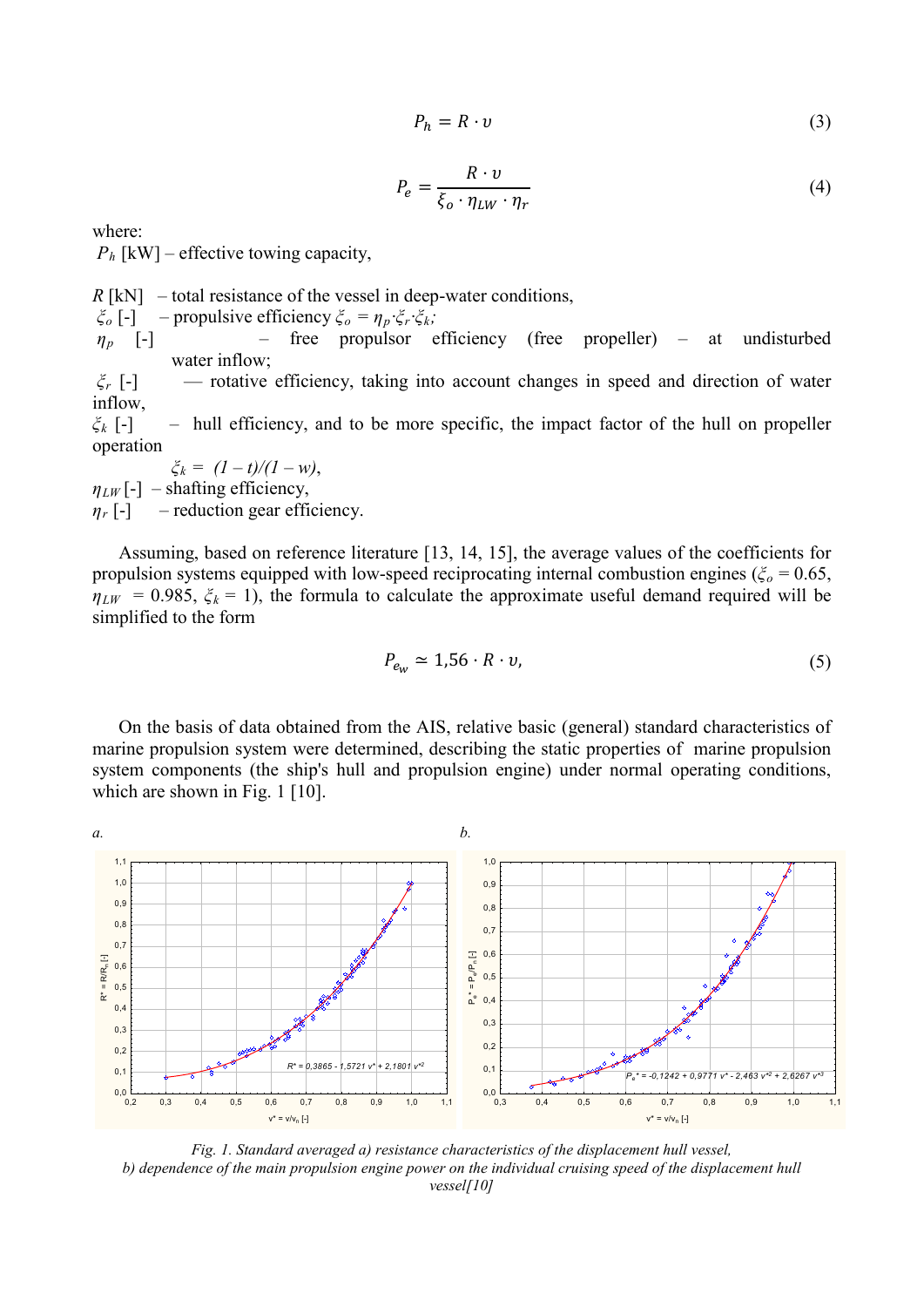Fig. 2 shows the characteristics of engine power (bundles of curves) in real operating conditions of the vessel in a limited water depth, and Fig. 3 – relative increase of the additional wave resistance  $\Delta R_F$  depending on wind speed and storm condition operations.



*Fig. 2. Averaged relative dependence of the main propulsion engine power of a vessel operating in waters of different depths [10]*



*Fig. 3. Relative increase of the additional wave resistance depending on wind speed and storm condition operations [10].*

# **3. Simulation model of nitrogen oxide emissions in the exhaust gas from the main engines in real operating conditions of the vessel**

Conditions of toxic compound formation in a marine main propulsion engine are determined by load parameter values (effective towing capacity  $P_{e}$ , vessel speed *v*), thermal state parameters (exhaust temperature  $T_{sp}$ , water temperature in the cooling system  $T_w$ , oil temperature in the lubrication system  $T<sub>o</sub>$ ), and the parameters of the air surrounding the engine (temperature  $T_a$ , pressure  $p_a$ , relative air humidity  $\varphi$ )  $\bar{p}_j = (P_e, v, T_{sp}, T_w, T_o, T_a, p_a, \varphi)$ . Load and thermal state parameters also depend on the external conditions described in the set  $\bar{p}_i$  [16].

The following indicators characterizing the level of toxicity of marine engines were adopted on the basis of the existing legislation concerning the issues under consideration: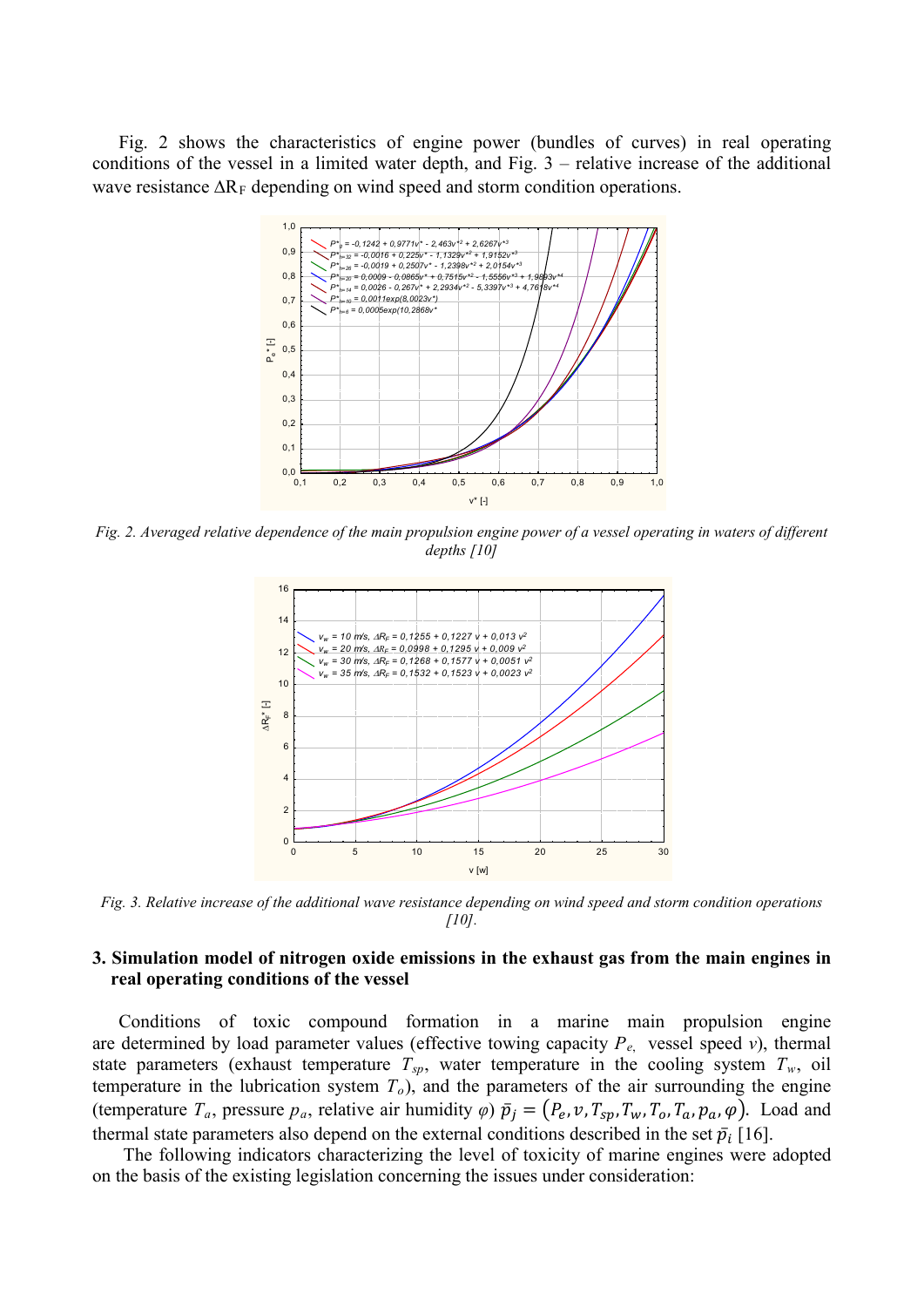- − emissions of the toxic compound  $e_{ZT}$  [kg/(kW⋅h)];
- $-$  emissions intensity  $E_{ZT} \simeq P_e \cdot e_{ZT}$  [kg/h];
- total emissions;  $m_{ZT} = E_{ZT} \cdot t$  [kg];
- $\frac{1}{\epsilon}$  cruise emissions  $b_{s_{ZT}} = \frac{m_{ZT}}{L_t} \left[ \frac{\text{kg}}{\text{mila}} \right].$

In the construction and testing of a stochastic model of traffic and emissions from vessels [11, 18-20] in a specific water area, it is necessary to know the number of vessels navigating in the analyzed area, their distribution in terms of their function, size, speed, power, and type of main engines, etc.

The routes analyzed for the purposes of statistical processing of marine vessel traffic streams were the approach fairways to the harbors of Gdynia and Gdańsk, and the fairway splitting into both these water lanes.

Based on the data obtained from the AIS, it was possible to create i.a. distributions of vessel incidence in each category (Fig. 4), and their speed (Fig. 5) [16].



*Fig. 4. Vessel incidence in particular categories for the Port of Gdansk [16]*

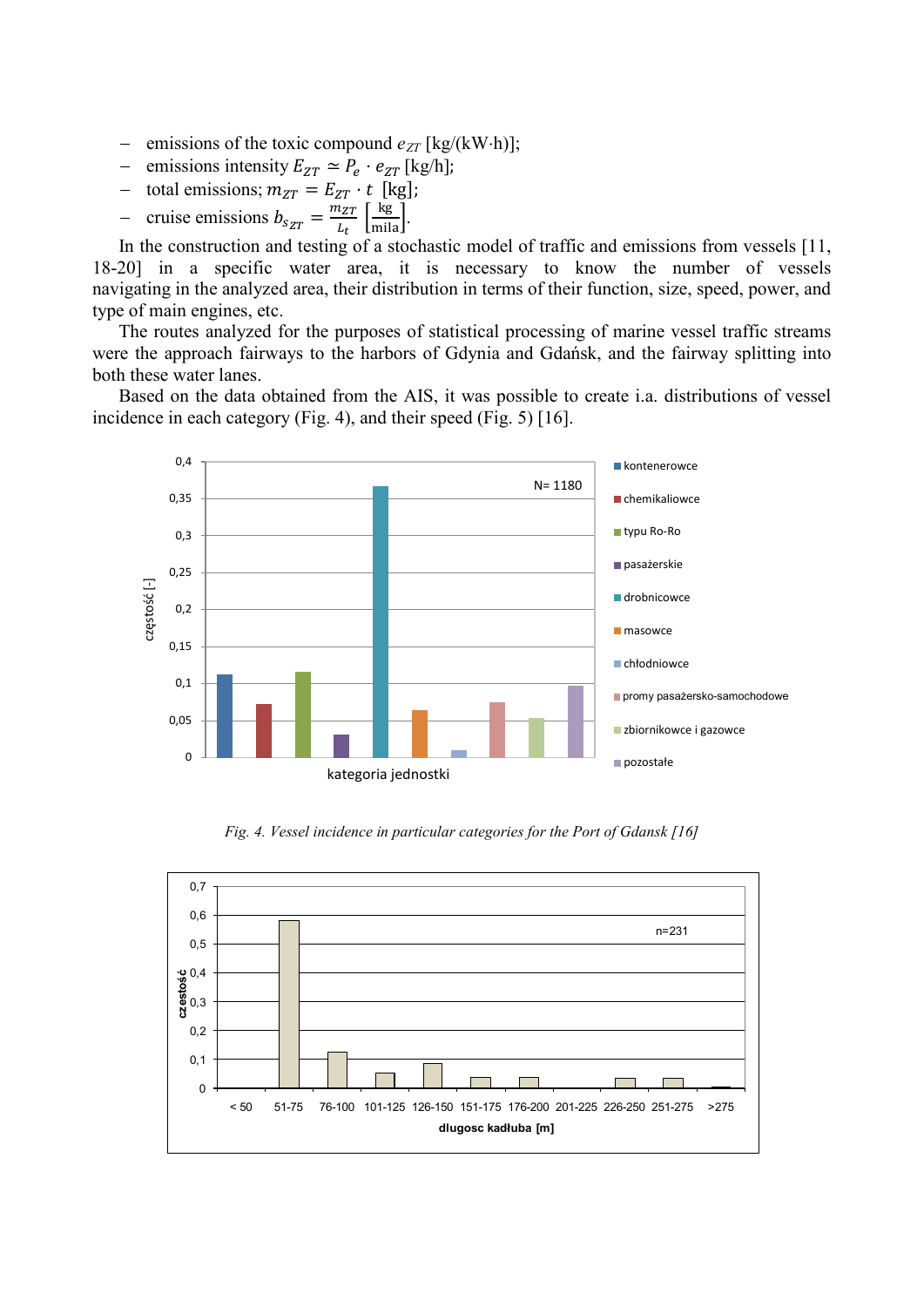#### *Fig. 5. Length distribution of tankers navigating to the Port of Gdansk [16]*

The mathematical model of toxic compounds in exhaustgases of the main propulsion engines, which was developed by the authors, served as a basis for the determination of the power output characteristics in the function of velocity  $P_e = f(v)$  of a selected tanker (L = 60 m, B = 6 m,  $T = 4.1$  m,  $v_{max} = 12$  kt), (Fig. 6).



*Fig.6. Characteristics of power output as a function of velocity*  $P_e = f(v)$  *of a selected tanker navigating to the Liquid Fuel Terminal (L=60m, B=6m, T=4,1m, vmax=12w) [16]*

Because the amount of toxic compounds emitted into the atmosphere depends primarily on the engine load, it was subsequently possible to determine, on the basis of the propeller characteristics of specific toxic compound emissions, the value of, among others, the intensity of nitrogen oxides emissions depending on the cruising speed of the tanker  $E_{NOx} = f(v)$  (Fig...7)



*Fig. 7. Calculated dependence between the NO<sub><i>x*</sub> emissions intensity and the velocity  $E_{NQx} = f(y)$  of a selected tanker *navigating to the Liquid Fuel Terminal (L = 60m, B = 6m, T = 4.1 m,*  $v_{max} = 12w/[17]$ *)* 

The obtained statistical data on vessel traffic [19, 22] also served as a basis for the development of typical characteristics of the vessel speed changes as a function of time for line service vessels. Based on the motion characteristics of passenger-car ferries, it was possible to determine the intensity of the emissions of toxic compounds in the exhaust of their main engines [17].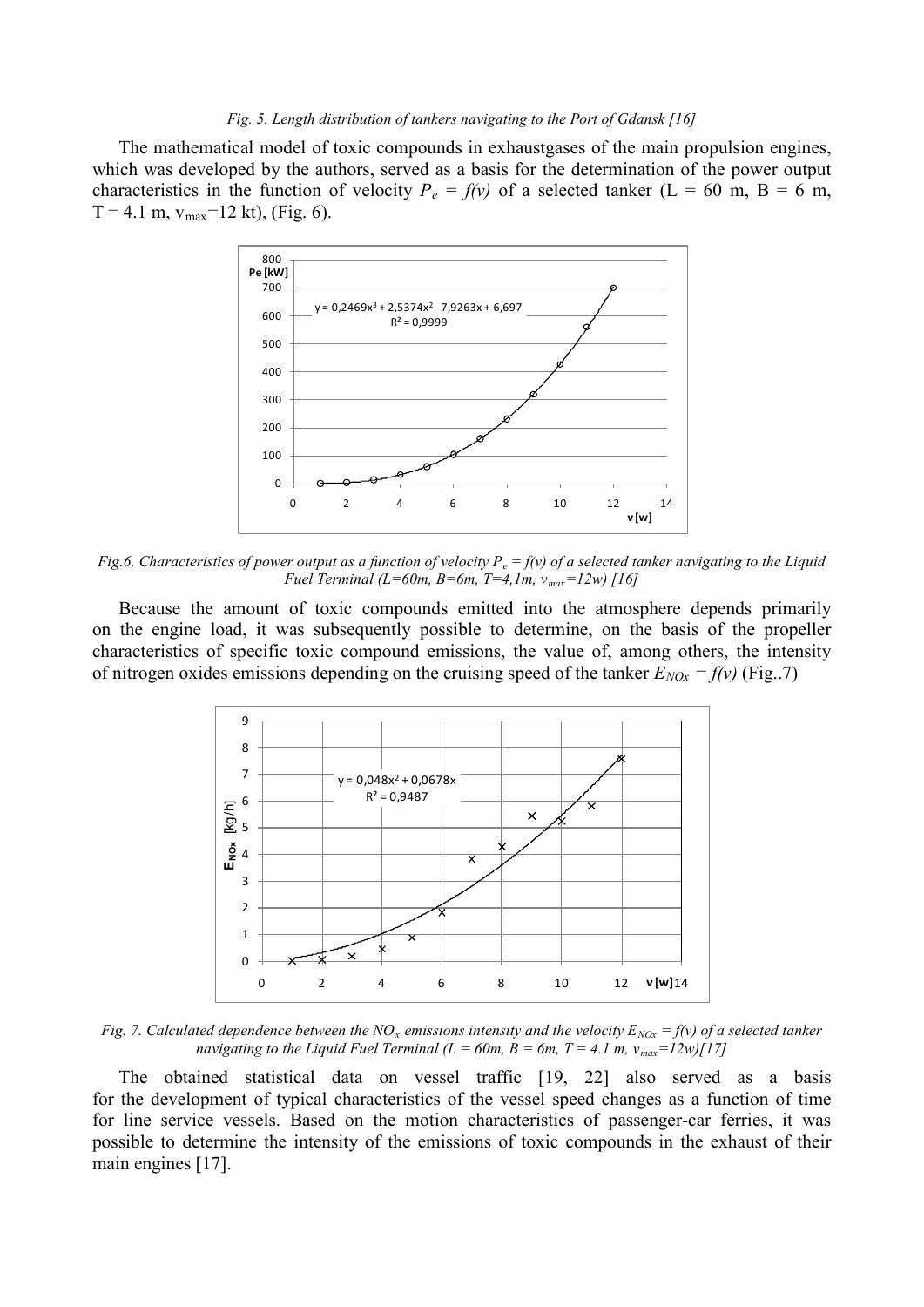Fig. 8 shows the changes of the nitrogen oxides emissions intensity  $E_{NQx}$  as a function of time during changes in speed (active braking) of ferries entering the port in Gdynia.



*Fig. 8. Changes of the nitrogen oxides emissions intensity*  $E_{NO_X}$  *as a function of time during changes in speed (active braking) of ferries entering the port of Gdynia [17]*

### **4. Conclusions**

Modeling emissions of harmful compounds is a very important, and at the same time very complex issue. Many attempts are undertaken worldwide aimed at estimating the models of harmful compounds emissions in vessel exhausts. Unfortunately, due to the fact that the structure of the model depends not only on its purpose, but also, to a large extent, on the quantity and quality of input data, and that many studies are based on the insufficient amount and quality of data, frequently obtained from a variety of sources, and the need to use simplifications, all this significantly translates into the credibility of the model.

The possibility of obtaining data from the AIS, such as: the name, length, breadth, and type of ship, universal time related to the passing through a "gate", course and velocity over the ground (COG and VTG), and the ship's draft, permits the creation of innovative models describing vessel traffic in the area under consideration, and toxic compounds emissions from exhausts, both for a single vessel, and the whole area.

The presented a mathematical model for calculating the power of the vessel's main propulsion system is universal and can subsequently be utilized, based on data obtained from the AIS, for the calculation of the toxic compounds emissions in the exhaust of seagoing vessels.

It should be added that apart from the problems with which automotive professionals struggle while modeling toxic emissions, in the case of vessels the parameters interfering with the accurate determination of the emissions levels of particular compounds may additionally include the technical condition of the engine, particularly its fuel system, and weather conditions (especially wind force and direction).

## **References**

[1] Corbett J. J., Fishbeck P. S., Pandis S. N.: *Global nitrogen and sulphur inventories for oceangoing ships*. J. Geophys. Res., 104, 3457–3470, 1999.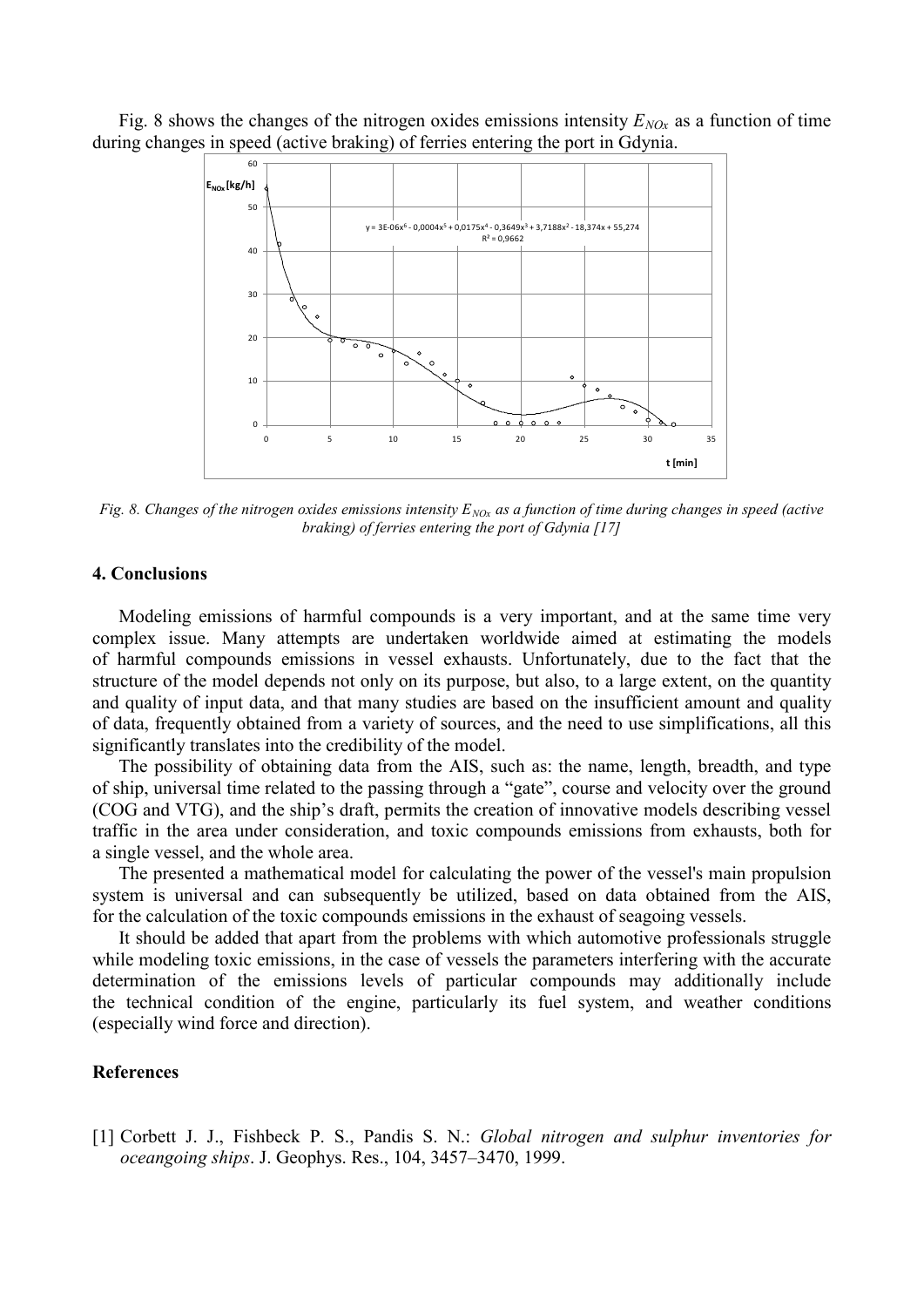- [2] Endresen Ø., Sørgård E., Lee Behrens H., Brett P. O., Isaksen I. S. A.: *A historical reconstruction of ships' fuel consumption and emissions*, J. Geophys. Res., 112, D12301, 2007.
- [3] Davis D. D., Grodzinsky G., Kasibhatla P., Crawford J., Chen G., Liu S., Bandy A., Thornton D., Guan H., Sandholm S. *Impact of Ship Emissions on Marine Boundary Layer NO<sub>x</sub> and SO<sub>2</sub> Distributions over the Pacific Basin*, Geophys. Res. Lett., 28, 235–238, 2001.
- [4] Kniaziewicz, T., Piaseczny, L., Merkisz, J., *Stochastic models of emission of toxic compounds in marine engines exhaust*, Journal of POLISH CIMAC. Vol. 3, No. 1, pp. 129-138, Gdańsk, 2008.
- [5] Dong C., Huan K.-L., Chen C.-W., Lee C.-W., Lin H.-Y., Chen C.-F.: *Estimation of Air Pollutants Emission from Shipping in the Kaohsiung Harbor Area.* Aerosol and Air Quality Research, 2,31, 2002.
- [6] Endresen Ø., Bakke J., Sørgård E., Berglen T. F., Holmvang P.: Improved modelling of ship SO2 emissions – a fuel-based approach, Atmos. Environ., 39, 3621, 2005.02.041, 2005.
- [7] Endresen Ø., Sørgård E., Sundet J. K., Dalsøren S. B., Isaksen I. S. A., Berglen T. F., Gravir G.: *Emission from international sea transportation and environmental impact*, J. Geophys. Res., 108(D17), 4560, 2003.
- [8] Wang C., Corbett J. J., Firestone J.: *Improving Spatial Representation of Global Ship Emissions Inventories*, Environ. Sci. Technol., 42, 193, 2008.
- [9] Jalkanen J. P., Brink A., Kalli J., Pettersson H, Kukkonen J., Stipa T.: *A modelling system for the exhaust emissions of marine traffic and its application in the Baltic Sea area*, Atmospheric Chemistry and Physics, No.9, pp. 9209–9223, Dec. 2009.
- [10]Piaseczny L. et al., *Metody wyznaczania statycznych i dynamicznych charakterystyk emisji związków toksycznych z silników spalinowych statków morskich.* Report of the research project N509 572 839, Gdynia 2013.
- [11]Kniaziewicz T., Piaseczny L., *Modelling of Ecological Characteristics of Marine Main Propulsion Diesel Engines.* Combustion Engines, 3/2011, Poznań, 2011.
- [12]Wroblewskaja L. N., Sirotina G. N.: *Opriedielenije moszcznosti energiczeskoj ustanowki w naczalnoj stadii projektowanija gruzowych sudow wnutrienniego i smieszanogo pławanija.* Trudy GIIWT, No. 144, 1975.
- [13]Chachulski K., *Podstawy napędu okrętowego*. Wydawnictwo Morskie, Gdańsk, 1988.
- [14]Charchalis A., *Opory okrętów wojennych i pędniki okrętowe*. AMW, Gdynia, 2001.
- [15]Wojnowski W., *Okrętowe siłownie spalinowe*, Vol. I III. AMW, Gdynia, 1999.
- [16]Kniaziewicz T., Piaseczny L., *Mathematical Model of Emission Toxic Compounds in Exhaust Gases from Tankers Navigating to Liquid Fuel Terminal in Port of Gdansk* . Journal of KONES, Vol.19, No. 3, Warszawa, 2012.
- [17]Kniaziewicz T., Piaseczny L., *Model symulacyjny emisji NO<sup>x</sup> podczas ruchu promu pasażersko-samochodowego*. Postępy Nauki i Techniki No. 15/2012, Lublin, 2012.
- [18]Kniaziewicz, T., Piaseczny, L., *Modeling the emission and dispersion of toxic compounds in marine engine exhaust in the Gdansk Bay region, POLISH JOURNAL OF ENVIRONMENTAL STUDIES*, Vol. 18, No.2A, ISSN 1230-1485, Olsztyn, 2009,
- [19]Kniaziewicz, T., Piaseczny, L., *Modelling the emission of toxic compounds in marine engine*  exhaust gas, Czasopismo Techniczne "Mechanika" No. 7-M/2008, pp. 239-249, Kraków, 2008.
- [20]Kniaziewicz, T., Piaseczny, L., Method of creating dynamic characteristics of pollution emission by marine Diesel engines*.*PTNSS-2011-SC-184, Combustion Engines No. 3/2011
- [21]Kniaziewicz T., *Modelowanie procesów emisji spalin okrętowych tłokowych silników spalinowych napędu głównego w rzeczywistych warunkach eksploatacji.* Zeszyty Naukowe AMW, 2013, No. 193A